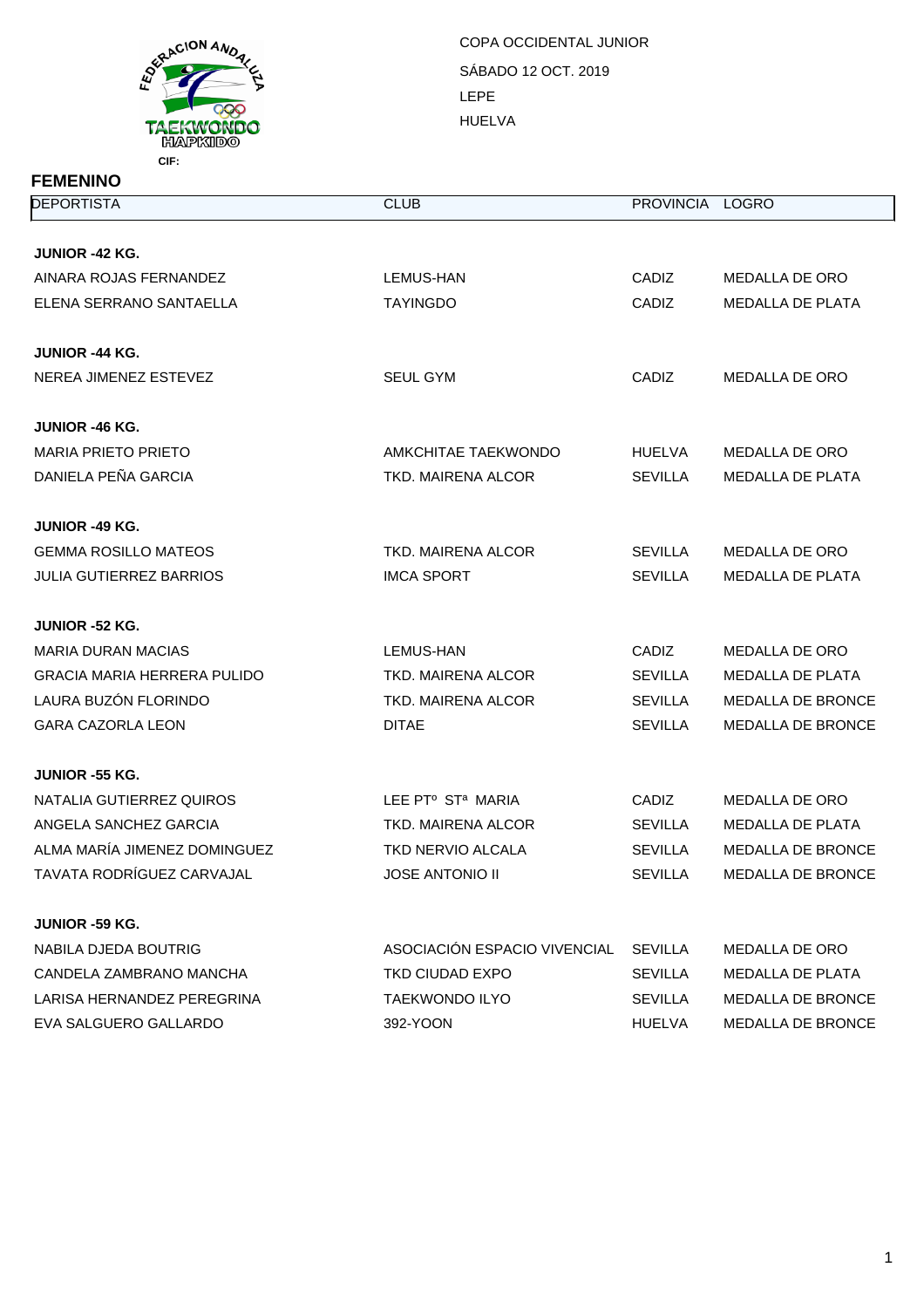

SÁBADO 12 OCT. 2019 LEPE HUELVA COPA OCCIDENTAL JUNIOR

| JUNIOR -63 KG.         |                              |                |                          |
|------------------------|------------------------------|----------------|--------------------------|
| IRENE MONTERO RISOTO   | <b>TAEKWONDO ILYO</b>        | <b>SEVILLA</b> | MEDALLA DE ORO           |
| MARINA LEAL SUAREZ     | TKD. MAIRENA ALCOR           | <b>SEVILLA</b> | MEDALLA DE PLATA         |
| CHAYMA DJEDA BOUTRIG   | ASOCIACIÓN ESPACIO VIVENCIAL | SEVILLA        | MEDALLA DE BRONCE        |
| MONICA VAZQUEZ SANCHEZ | LEMUS-HAN                    | <b>CADIZ</b>   | <b>MEDALLA DE BRONCE</b> |
|                        |                              |                |                          |
|                        |                              |                |                          |

**JUNIOR +68 KG.** MONICA HOLGADO CRUZ 
TKD CIUDAD EXPO

TKD CIUDAD EXPO

TKD CIUDAD EXPO

SEVILLA

MEDALLA
DE ORO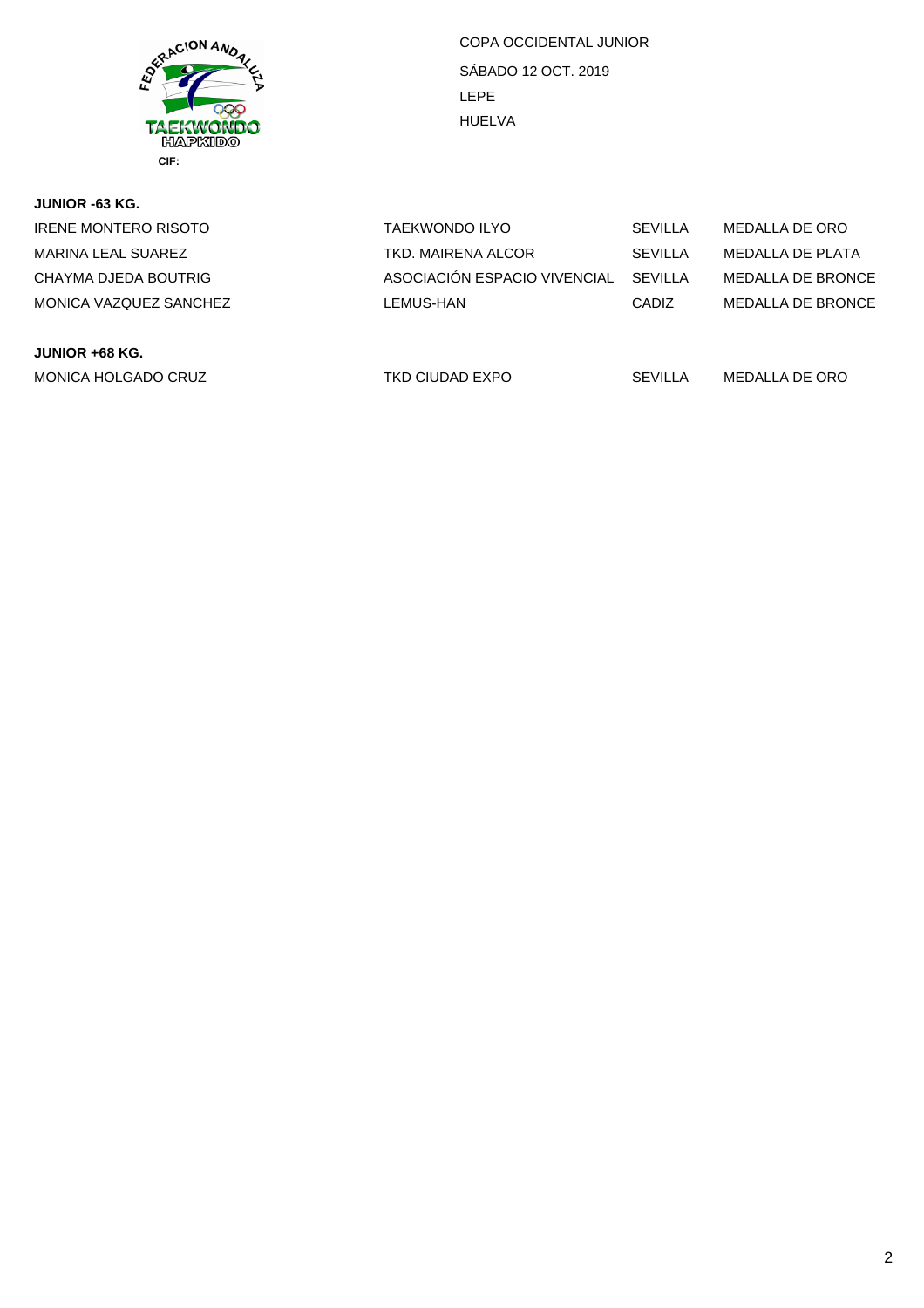

SÁBADO 12 OCT. 2019 LEPE HUELVA COPA OCCIDENTAL JUNIOR

| <b>DEPORTISTA</b>                  | <b>CLUB</b>                | PROVINCIA LOGRO |                          |
|------------------------------------|----------------------------|-----------------|--------------------------|
|                                    |                            |                 |                          |
| <b>JUNIOR -78 KG.</b>              |                            |                 |                          |
| CARLOS FERNANDEZ DA COSTA          | TKD. MAIRENA ALCOR         | <b>SEVILLA</b>  | MEDALLA DE ORO           |
| <b>JESUS GOMEZ RODRIGUEZ</b>       | <b>TAEKWONDO ALJAMAR</b>   | <b>SEVILLA</b>  | <b>MEDALLA DE PLATA</b>  |
| ALEJANDRO GALEA LOMA               | <b>TAEKWONDO ILYO</b>      | <b>SEVILLA</b>  | <b>MEDALLA DE BRONCE</b> |
| <b>FRANCISCO JOSE GOMEZ CHACON</b> | <b>SEUL GYM</b>            | <b>CADIZ</b>    | <b>MEDALLA DE BRONCE</b> |
| <b>JUNIOR -73 KG.</b>              |                            |                 |                          |
| ENRIQUE DURAN MACIAS               | LEMUS-HAN                  | <b>CADIZ</b>    | MEDALLA DE ORO           |
| FRANCISCO JAVIER CORDERO LOPEZ     | <b>SATO</b>                | <b>SEVILLA</b>  | MEDALLA DE PLATA         |
| <b>JAVIER ESMERADO VELA</b>        | <b>SATO</b>                | <b>SEVILLA</b>  | <b>MEDALLA DE BRONCE</b> |
| <b>JUNIOR -68 KG.</b>              |                            |                 |                          |
| <b>JESUS SERRANO MACIAS</b>        | AMKCHITAE TAEKWONDO        | <b>HUELVA</b>   | <b>MEDALLA DE ORO</b>    |
| ABRAHAM RASTRERO PRIETO            | <b>MOI'S KIM DO</b>        | <b>SEVILLA</b>  | <b>MEDALLA DE PLATA</b>  |
| JUAN FRANCISCO CASTRO HERRERO      | TKD, MAIRENA ALCOR         | <b>SEVILLA</b>  | <b>MEDALLA DE BRONCE</b> |
| MANUEL VELA CALVO                  | <b>IMCA SPORT</b>          | <b>SEVILLA</b>  | <b>MEDALLA DE BRONCE</b> |
| <b>JUNIOR -63 KG.</b>              |                            |                 |                          |
| <b>MARCOS VALLEJO SUTIL</b>        | <b>TKD. MAIRENA ALCOR</b>  | <b>SEVILLA</b>  | MEDALLA DE ORO           |
| EUGENIO ALFARO LUCHENA             | <b>IMCA SPORT</b>          | <b>SEVILLA</b>  | MEDALLA DE PLATA         |
| ALFONSO ZAMBRANA TRIGO             | <b>MOI'S KIM DO</b>        | <b>SEVILLA</b>  | <b>MEDALLA DE BRONCE</b> |
| <b>JUNIOR -59 KG.</b>              |                            |                 |                          |
| <b>HUGO MARTINEZ MARIN</b>         | <b>TAEKWONDO ALJAMAR</b>   | <b>SEVILLA</b>  | MEDALLA DE ORO           |
| NAIM IKECHHITEN GHARBAOUI          | SEUL GYM                   | CADIZ           | <b>MEDALLA DE PLATA</b>  |
| ANGEL JOAQUIN FERNANDEZ GALEY      | <b>AMKCHITAE TAEKWONDO</b> | <b>HUELVA</b>   | <b>MEDALLA DE BRONCE</b> |
| MANUEL LOZANO ARIZA                | <b>NERVION MONTEQUINTO</b> | <b>SEVILLA</b>  | <b>MEDALLA DE BRONCE</b> |
| <b>JUNIOR -55 KG.</b>              |                            |                 |                          |
| NICOLAS MAXIMO JIMENEZ LAMA        | TKD. MAIRENA ALCOR         | <b>SEVILLA</b>  | MEDALLA DE ORO           |
| <b>JORGE MARTINEZ ACEVEDO</b>      | TAEKWONDO ALJAMAR          | <b>SEVILLA</b>  | MEDALLA DE PLATA         |
| RUBEN SANCHEZ ORTNER               | TKD. MAIRENA ALCOR         | <b>SEVILLA</b>  | MEDALLA DE BRONCE        |